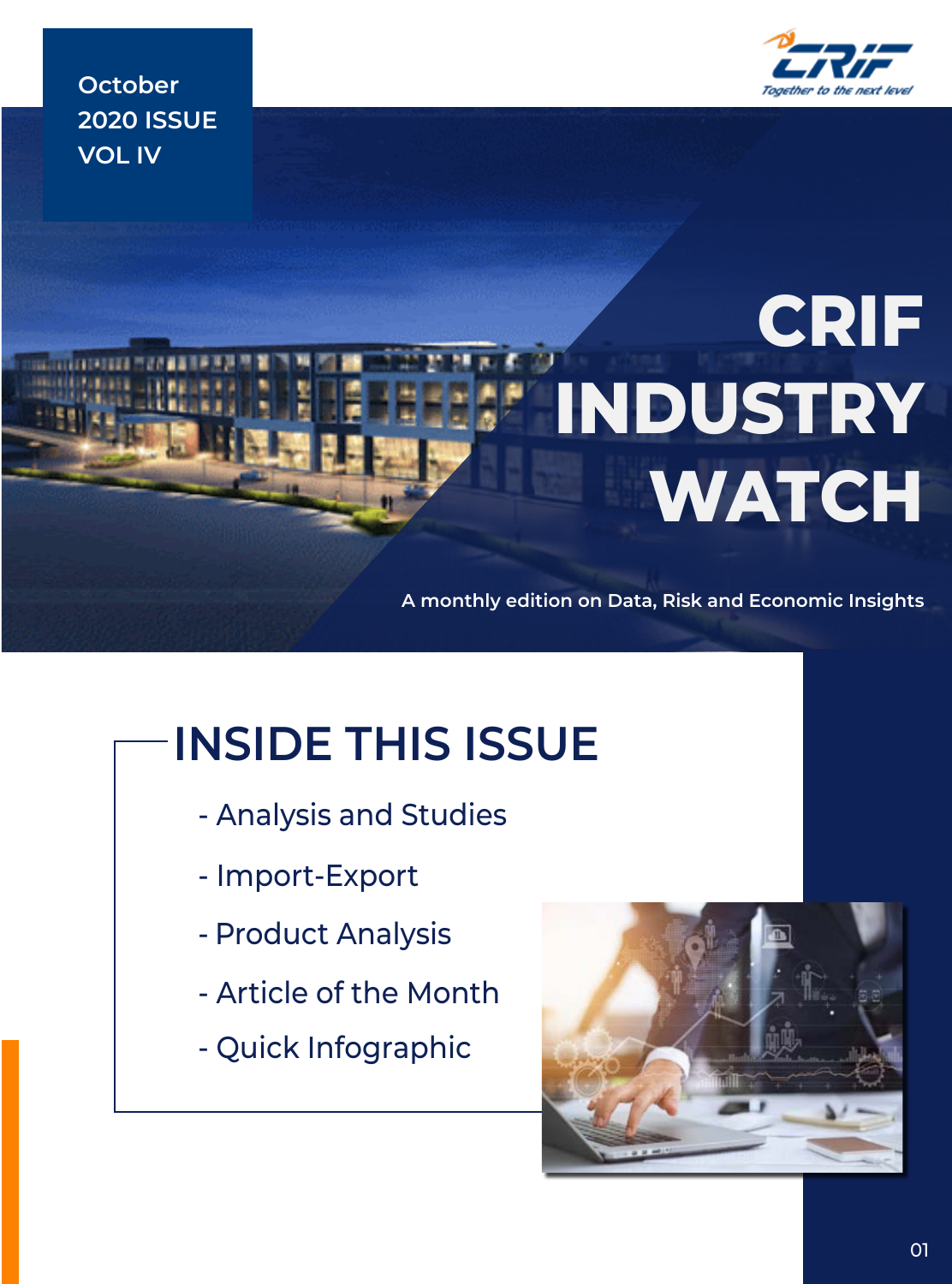### **Analysis and Studies**

#### **COVID 19 and bank loans in Europe supervisory response and Credit-related tools**



Under the special circumstances due to the COVID19 pandemic, CRIF Group renews its commitment to provide customers and other financial institutions with timely updates on the changing supervisory landscape and appropriate tools to face unprecedented changes in credit origination and monitoring.

This short note offers a brief overview of the most significant changes indicated by EU and euro area supervisors, and a preview of how they are going to impact the banks' origination and monitoring processes.

To get further assistance and learn more about the solutions and transformation services that CRIF has been deploying over the last weeks, see the "contacts" section at the end of this note.

#### **How European bank supervisors are reacting to the COVID19 pandemic**

The European Banking Authority (EBA) and the euro area's Single Supervisory Mechanism (SSM) have increasingly recognised that the impact of COVID19 on the real economy requires extraordinary measures to provide banks with adequate flexibility and protect them from overly procyclical effects.

Their statements and guidelines have been backed up by ESMA, the European Commission and other public policy bodies.

On March 3, 2020, the SSM Chair sent a letter to all significant institutions, urging them to deploy contingency plans and backup facilities, while protecting the employees' health and stepping up defences against cyber-risk.

On March 12, 2020, the EBA announced its decision to postpone the EUwide stress test exercise to 2021. On the same day, the ECB released a set of measures to soften capital constraints during the COVID19 crisis.

First, banks were allowed to disregard the additional capital buffers imposed by the Basel 3 accord ("capital conservation buffer", CCB, and "counter-cyclical buffer", CCyB), limiting distributions accordingly, as well as the non-binding capital surcharge ("Pillar 2 Guidance", "P2G") that supervisors indicate to individual institutions as part of their annual supervisory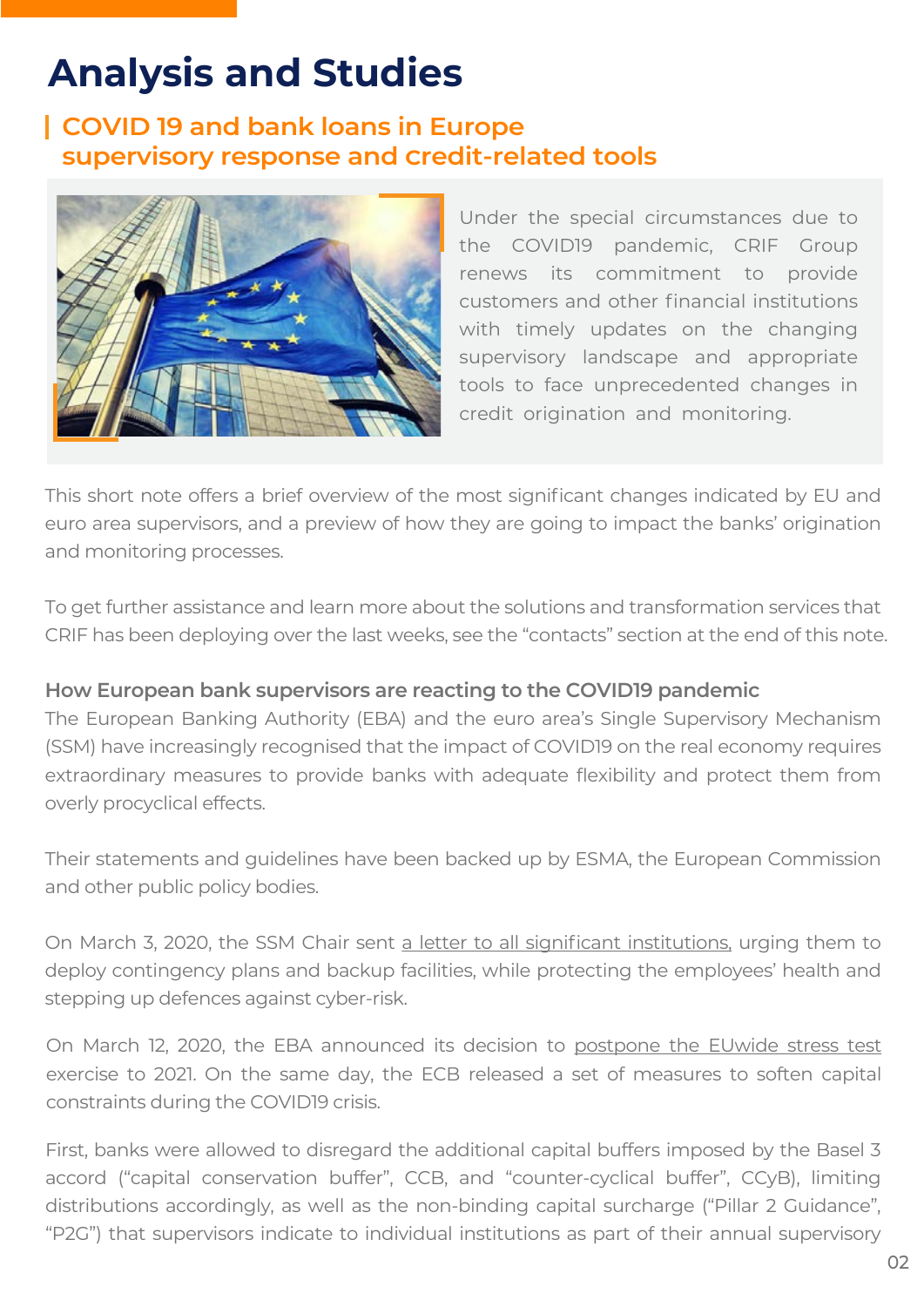review and evaluation process ("SREP"). Second, banks were allowed to use their liquidity coverage buffer, a pool of high-quality liquid assets that in normal times must exceed the cash outflows expected in the following 30 days, under a moderately stressed scenario. Finally, the amount of common equity Tier 1 capital ("CETI") that banks must use to meet the "Pillar 2 Requirement" ("P2R", a binding capital surcharge originating from each institution's annual SREP) was cut by roughly 45% and other capital instruments (additional Tier 1 and Tier 2) became eligible for P2R, as foreseen by a measure in the new Capital Requirements Directive ("CRD5") that would have entered into force only in 2021; overall, the ECB estimated that its measures concerning P2G and P2R could free up about €120 billion in CETI capital. The SSM also announced that on-site inspections, data requests and other supervisory measures could be postponed, to avoid posing an unnecessary burden onto banks, and that the flexibility margins indicated in its NPL Guidance would be used to accommodate bankspecific needs.

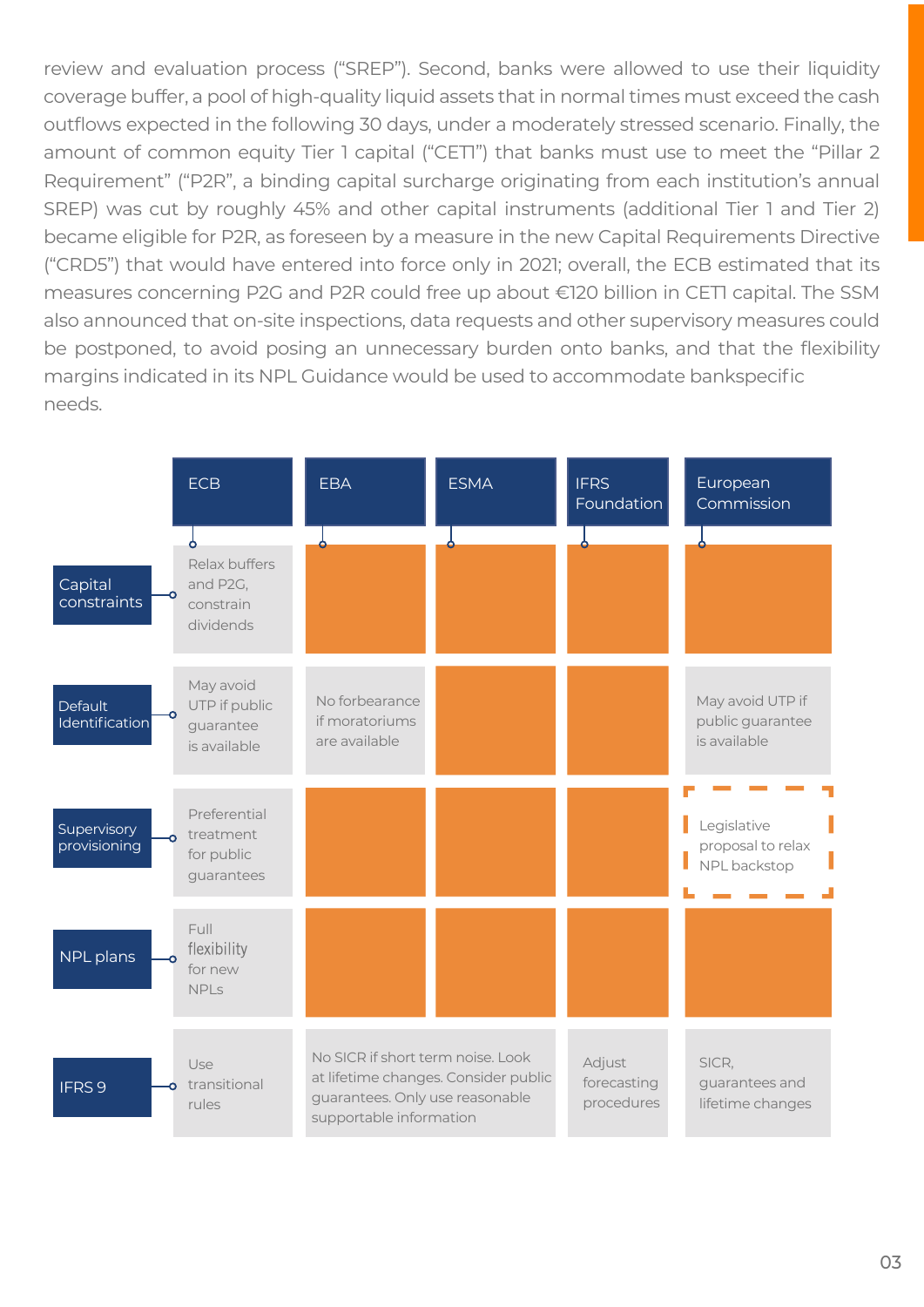On March 20, 2020, the SSM disclosed further measures to enhance flexibility in default recognition and NPL provisioning. This included a temporary waiver on the recognition of "unlikely to pay" ("UTP") debtors for credit exposures assisted by COVID19 related public guarantees and moratoriums, provided that they remain viable in the long term. In the same vein, on March 25 the EBA clarified that public and private moratoriums, following from COVID19 and addressed to broad ranges of products or customers, do not have to be automatically classified as forbearance measures (and could buy banks enough time to restructure credit exposures in a way that helps borrowers overcome their short-term liquidity constraints without triggering a default).

In its March 20 note, the SSM also stated that, in case such exposures become non-performing, they will benefit from a preferential treatment in terms of calendar provisioning (which could involve a 0% minimum coverage for the first seven years of the NPL vintage count). Again, "full flexibility" was mentioned regarding NPL reduction plans, although non-performing exposures accumulated prior to the COVID19 outbreak would not be "the focus" of supervisory mitigation measures. As noted in a FAQ list, a six-month extension was granted to banks to implement qualitative SREP measures, as



well as remedial actions imposed in the context of on-site inspections and internal model investigations; the ECB will also postpone by six months its own decisions on internal models and follow up letters, unless banks explicitly ask for a pronouncement.

As far as accounting is concerned, the March 20 release encouraged banks to apply for the temporary capital relief measures developed by the European Parliament upon the first-time adoption of IFRS 9 (see box), and recommended that lenders avoid procyclical assumptions in the models used to quantify loan loss provisions. Regarding the latter, the SSM clarified that lifetime expected credit losses ("ECLs") used for IFRS 9 provisions should be based on long-term macroeconomic forecasts, including those in the ECB's publications, and take into account the relief measures granted by public authorities.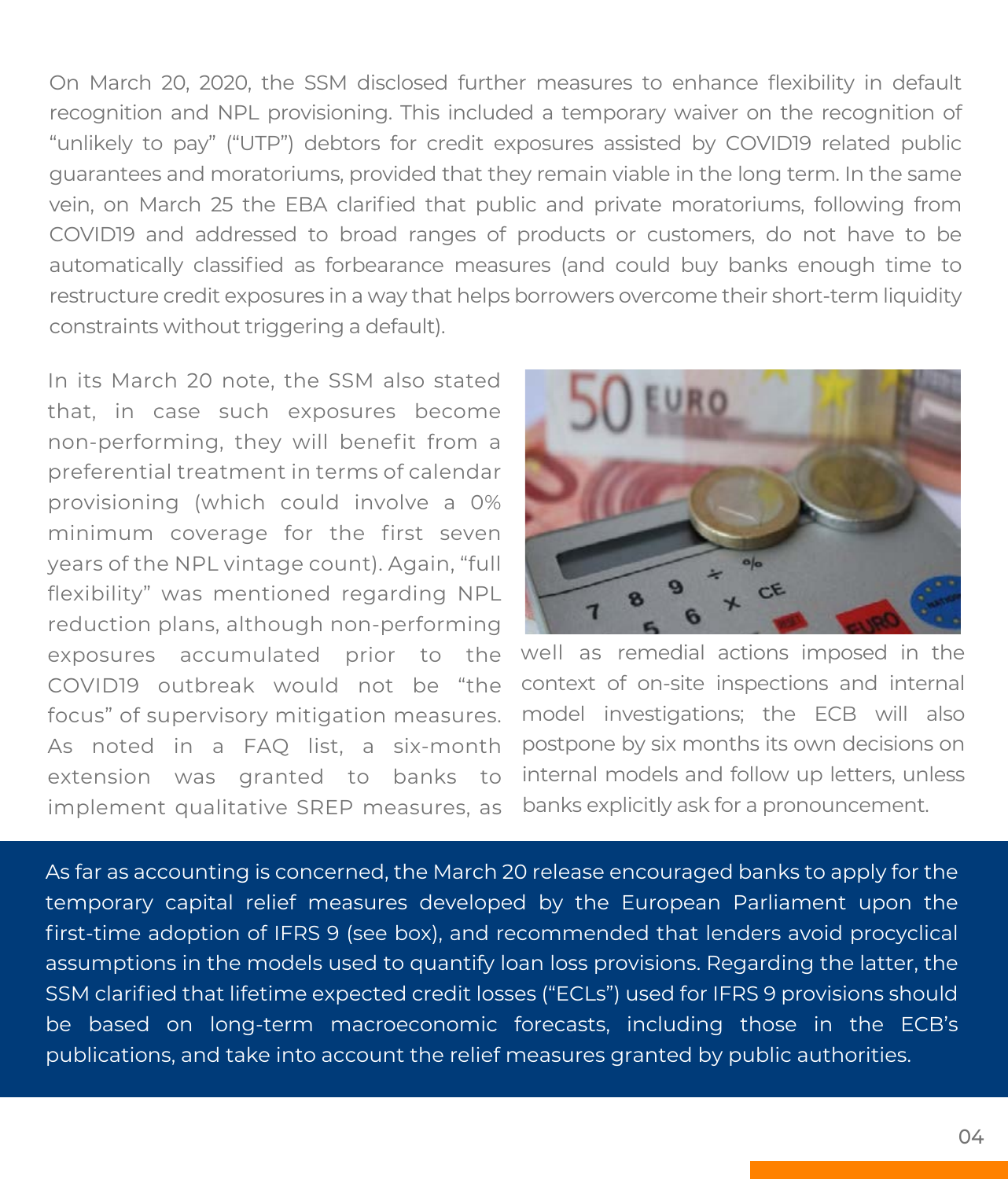#### **TRANSITIONAL ARRANGEMENTS FOR IFRS 9**

Regulation (EU) 2017/2395 introduced a set of optional transitional arrangements for IFRS 9 in Article 473a of the CRR. Institutions were permitted, over a five-year period starting in 2018, to add back to their CETI capital a portion of the additional provisions incurred due to the expected credit loss ("ECL") regime introduced by IFRS 9. The add-back amount decreases over time (from 95% in 2018 to 0% in 2023) and is made up of a static and a dynamic component.

The former mitigates the increase in loss allowances resulting from day-one application of IFRS 9; the latter addresses the potential impact of IFRS 9 in future years, but it is confined to provisions for nondefaulted exposures. Banks opting to use the transitional IFRS 9 arrangements could choose to discard the dynamic component; such decisions may be changed only once, upon supervisory approval.

The EBA's 25 March release further elaborated on accounting issues, with a focus on the identification of the the "significant increase in credit risk" (SICR) foreseen by IFRS 9. As is well known, exposures experiencing a SICR must be moved to Stage 2, where loan loss provisions must be increased to cover all ECLs until final maturity (as opposed to 12-month ECLs in Stage 1).

As a drop in macroeconomic conditions can boost the loans' probability of default and trigger a SICR, there is a risk that COVID19 causes a manifold increase in loan loss provisions. However, the EBA emphasised that a SICR can only be identified by looking at significant changes over the total expected life of the exposure, disregarding short-term noise (including public and private moratoria); accordingly, banks should distinguish obligors for which the credit standing will not be significantly affected by the current situation in the long term. Additionally the EBA stressed that, under IFRS 9, institutions are expected to use only "reasonable and supportable information" and should therefore decide what information can be seen as such under the current exceptional circumstances. In any case, in determining the impact on banks' income statements stemming from the recognition of ECLs, the mitigation provided by collateral or public guarantees would need to be considered.

The EBA's remarks are consistent with the recommendations issued on March 25, 2020, by the European Securities and Markets Authority. According to the ESMA, the emergence of a SICR can only be assessed holistically and should capture changes in the lifetime risk of default. Additionally, economic support programs deployed by governments under the COVID19 emergency should be considered in the assessment of a SICR whenever they reduce the lifetime default risk of an exposure (whereas COVID19 related moratoriums should not, in themselves, be seen as symptoms of a SICR). Furthermore, circumstances related to the coronavirus outbreak and to the ensuing economic relief measures may allow banks to rebut the IFRS 9 presumption that exposures experiencing a 30-day delay in payments have experienced a SICR.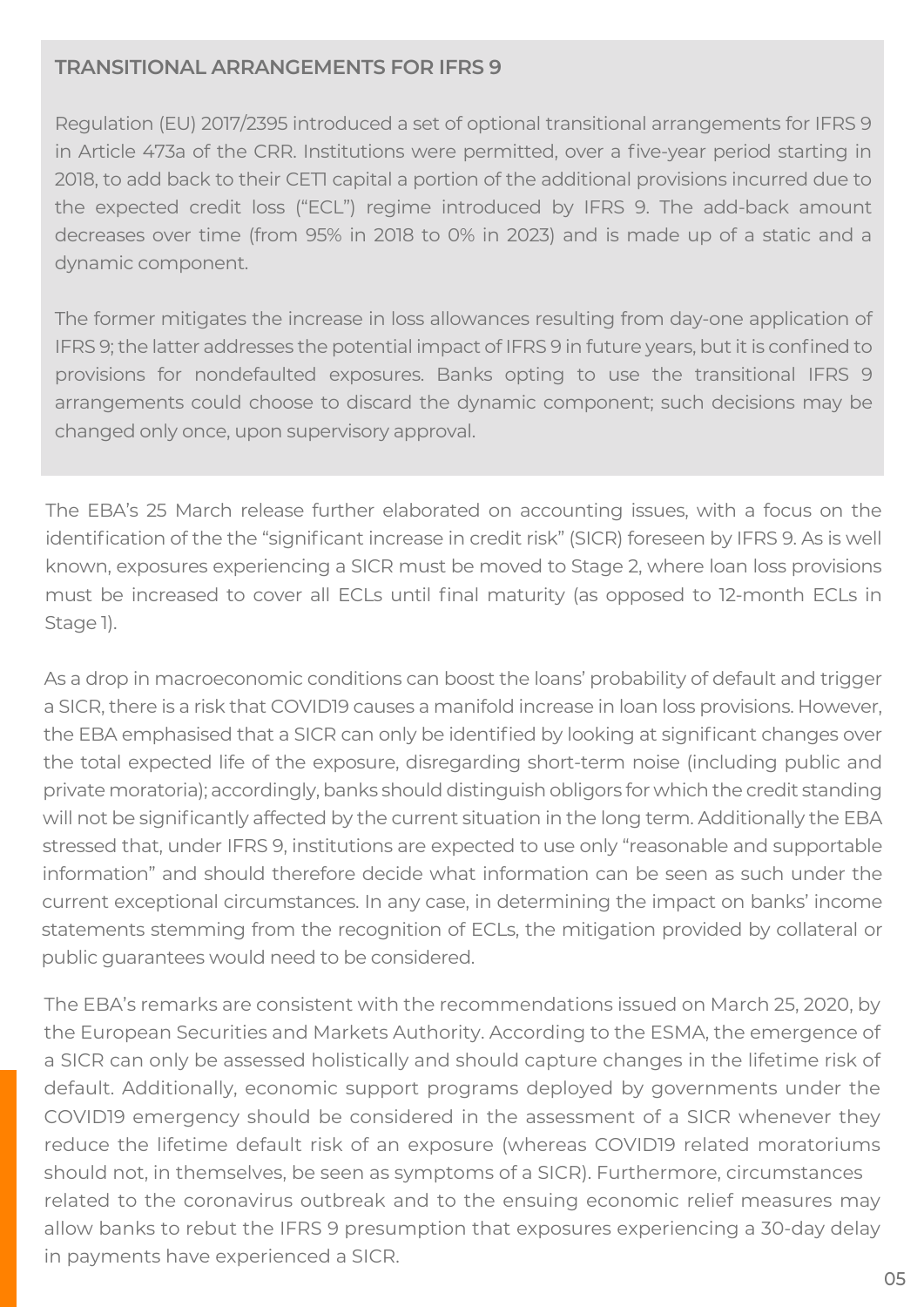Further guidance was provided on March 27 by the IFRS Foundation. The standard setters acknowledged that estimating ECLs on financial instruments may prove challenging during the COVID19 crisis, and highlighted the importance of using all reasonable and supportable information available, adjusting forecasting procedures to account for the current exceptional situation.

On March 27, the ECB recommended that banks do not pay dividends until the 4th quarter of 2020 and refrain from other distributions and share buy-backs aimed at remunerating shareholders. Four days later, the EBA urged all banks to refrain from dividends and other distributions in order to maintain a robust capitalisation; furthermore, it required that variable remuneration be kept at a conservative level, with a larger part of it being deferred for a longer period and/ or paid out in equity. On the same day, the EBA announced that banks were allowed to delay the submission of supervisory reporting data, Pillar 3 documents and other data collection exercises.

On April 1, 2020, in a letter to all significant institutions, the SSM reiterated its request that banks use the transitional IFRS 9 provisions in the CRR (including the "dynamic component") and avoid excessively procyclical assumptions in determining their provisions. Concerning the latter, the ECB released a guidance document addressing the collective assessment of the SICR and the use of macroeconomic forecasts. This ECB guidance notes that a SICR may not affect all clients equally; hence, banks may use a top-down approach to stage transfers to mitigate the risk of generalised shift to Stage 2; alternatively, they may recognise lifetime ECLs only on a portion of the financial assets for which a SICR is deemed to have occurred.

The SSM also encouraged banks to use long-term macroeconomic forecasts and historical information that is representative for the long-term horizon and free of recency bias. While it expects banks to use the ECB's 3-year forecasts as a benchmark, the SSM recognises that the economy might revert to long-term trends faster than expected and would not object to any judgement that a rebound might occur within 2020 given the current level of uncertainty.

On April 2, the EBA released a set of guidelines on public and private moratoriums related to COVID19 and applied before June 20, 2020. The guidelines specify that moratoriums do not trigger forbearance classification if they are based on national law or on broadlyapplied, industry-wide private initiatives. The EBA clarifies that, as a general moratorium is not a forbearance measure, it may not give rise to a distressed restructuring.



On April 28, the European Commission weighed in with two documents, a legislative package (see box) aimed at proposing some quick fix to Regulation 575/2013 (the Capital Requirements Regulation, CRR) and an interpretative communication highlighting the flexibility margins available for banks under the existing rules. The latter deals with NPL classification and provisioning, from both a prudential and an accounting standpoint.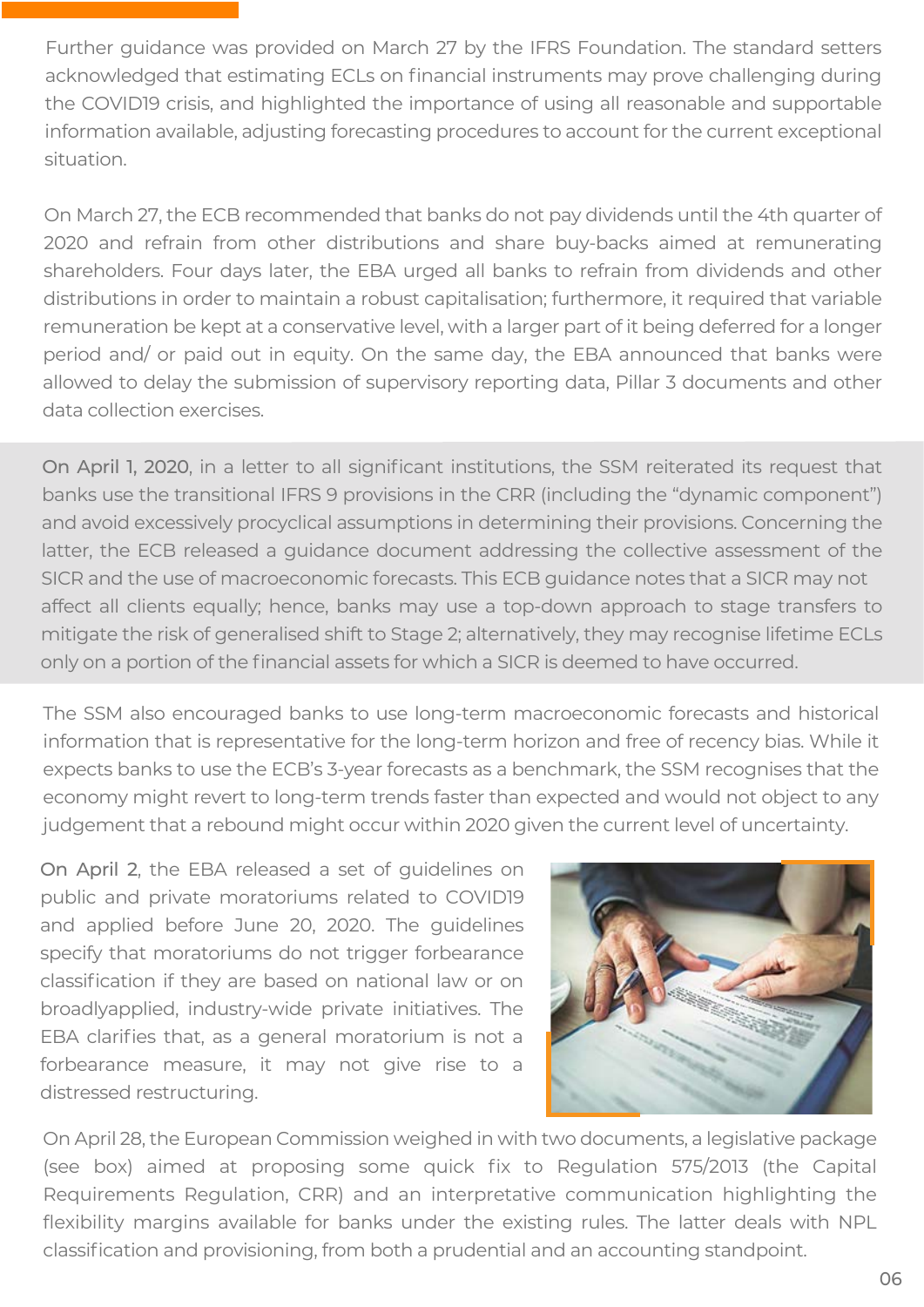

Concerning NPL classification, the Commission recalls the work done by the EBA and other supervisors, and advocates that rules on default and forbearance identification should not stand in the way of a widespread use of public guarantees and moratoriums. It also recalls that moratoriums freeze the day count for past-due exposures, as delays must be checked against the modified payment schedule. Finally, the Commission emphasises that,

while the CRR requires the UTP status be assessed without considering guarantees, making recourse to a guarantee (e.g. to face temporary difficulties) does not in itself trigger a default.

As far as accounting rules are concerned, the Commission states that the temporary inability of households or businesses to pay back their loans because of COVID19 should not automatically trigger an increase in ECL-related provisions and that banks should not mechanically apply their pre-existing ECL measurement rules (as was also suggested by the Basel Committee). It also reiterates that a SICR should be assessed through a lifetime perspective, giving sufficient weight to scenarios based on long-term return to normal, and that moratoriums should not be seen, in themselves, as a sign of increased credit risk. Finally, it notes that guarantees do not affect the default risk of the borrower.

#### **THE COMMISSION'S LEGISLATIVE PROPOSALS**

The legislative proposals issued by the Commission include a 2-year extension of the IFRS 9 transitional arrangements, whereby provisions incurred since 2020 could be added back to regulatory capital. Additionally, the additional leverage ratio requirement on global systemically important institutions would be postponed to 2023.

The Commission also proposes that the minimum loan loss coverage requirement in CRD5, known as "NPL backstop", be modified to foresee a preferential treatment for loans guaranteed by COVID19 related public measures.

Finally, the implementation of some measures already approved by European legislators would be accelerated to increase the banks' lending capacity.

This includes the new rules cancelling the deduction of prudently-valuated software assets from regulatory capital, the more favourable prudential treatment of



loans backed by salaries and pensions, the increased SME supporting factor and the new "infrastructure supporting factor" aimed at financing facilities, systems and networks that provide or support essential public services.

The Commission's legislative proposals will be discussed by the European Parliament and the Council, with a view to adopt the new package by June 2020.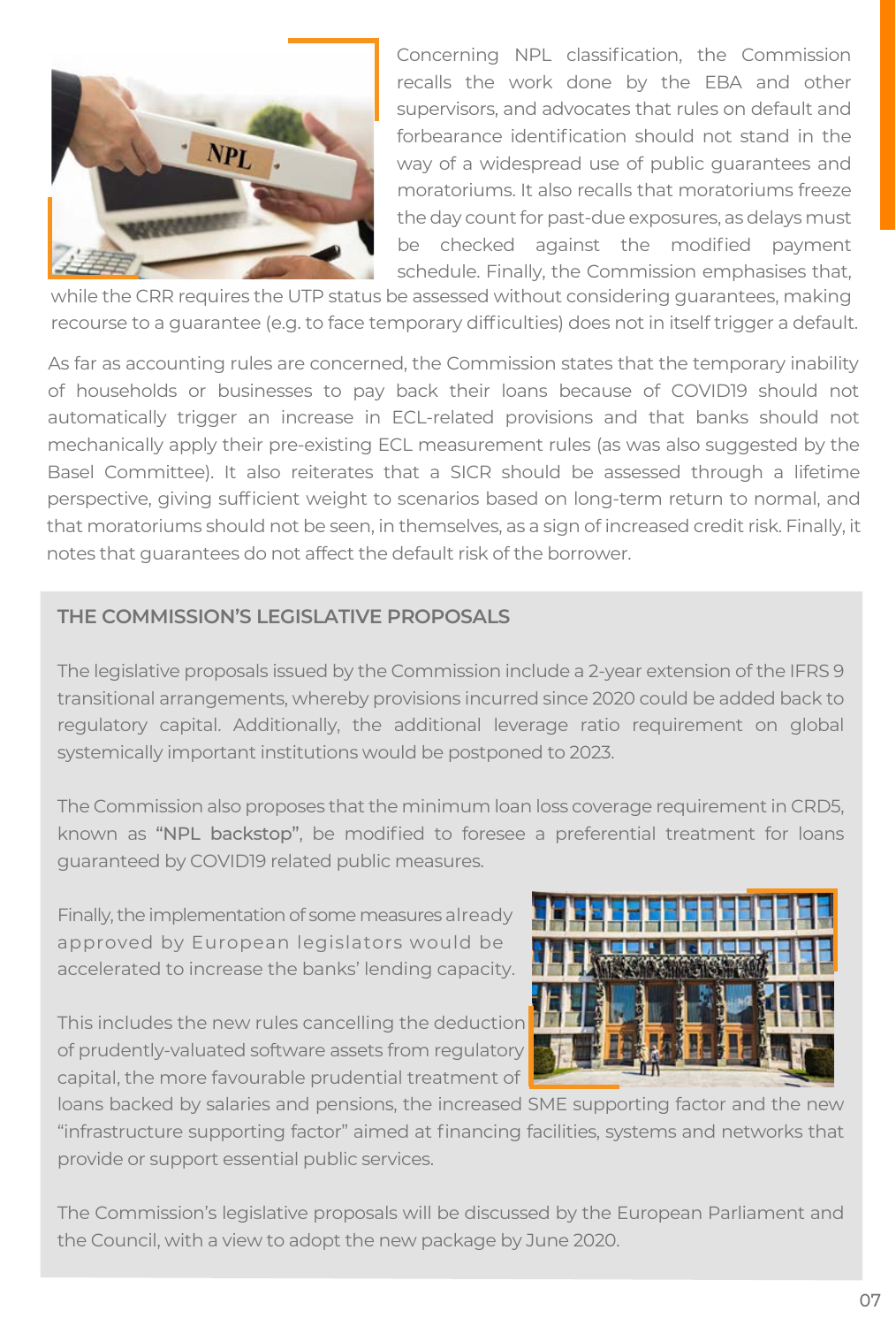#### How Credit risk monitoring and loan origination tools must evolve to Cope with COVID19

COVID19 will deeply affect credit process, including origination, monitoring and NPL management. The credit life-cycle, first requires to be managed through crisis mitigation actions, followed by a more strategic approach focused on evolving risk models, improving recovery processes and enhancing digitalization.

Origination may witness an increase in certain credit applications, first due to liquidity shortages and then to the recovery phase. As new loans must be issued quickly, money laundering and fraud will need careful consideration. To meet these challenges, banks will have to deploy "smart" origination procedures, especially for small loans assisted by State guarantees. Companies that are entitled to benefit from extraordinary support measures need to be identified, so that they can get cash advances against future State payments while all relevant information gets validated instantly, and data forgery risks are kept to a minimum.

To identify "sustainable borrowers" lenders will have to take into account:

- Industry, disentangling sectors that are more likely to be affected by COVID19 in a permanent way from candidates for a fast rebound
- Supply chain links



**Information on shareholders (e.g., triggering alert**  signals for companies where owners and top managers have changed in the last 3 to 6 months).

As the economy recovers in the months to come, remote digital services will prove crucial to boost the banks' ability to sustain credit volumes and generate new lending opportunities. By avoiding unnecessary interactions, origination processes must become leaner and user-friendlier; real-time access to external databases and batch remediation services will ensure that all relevant information is on board and fraud/money laundering vulnerabilities are kept to a minimum. Customer portfolios will have to be parsed and merged to external data (e.g. on broadband access, internet websites, e-commerce services) to select companies that are ready for a digital leap in credit origination.

Lending will be closely integrated with each bank's digital transformation strategy, including, e.g., payment services. Incumbents will focus on how to implement digital transformation into their (largely physical) pre-existing procedures, while newcomers (typically fintechs), will have a chance to deploy brand new processes and technology based on full automation. Moreover, as the borrowers' digital attitude grows and gets reinforced by the COVID19 emergency, user experience will become a key parameter in preferring one lender over another.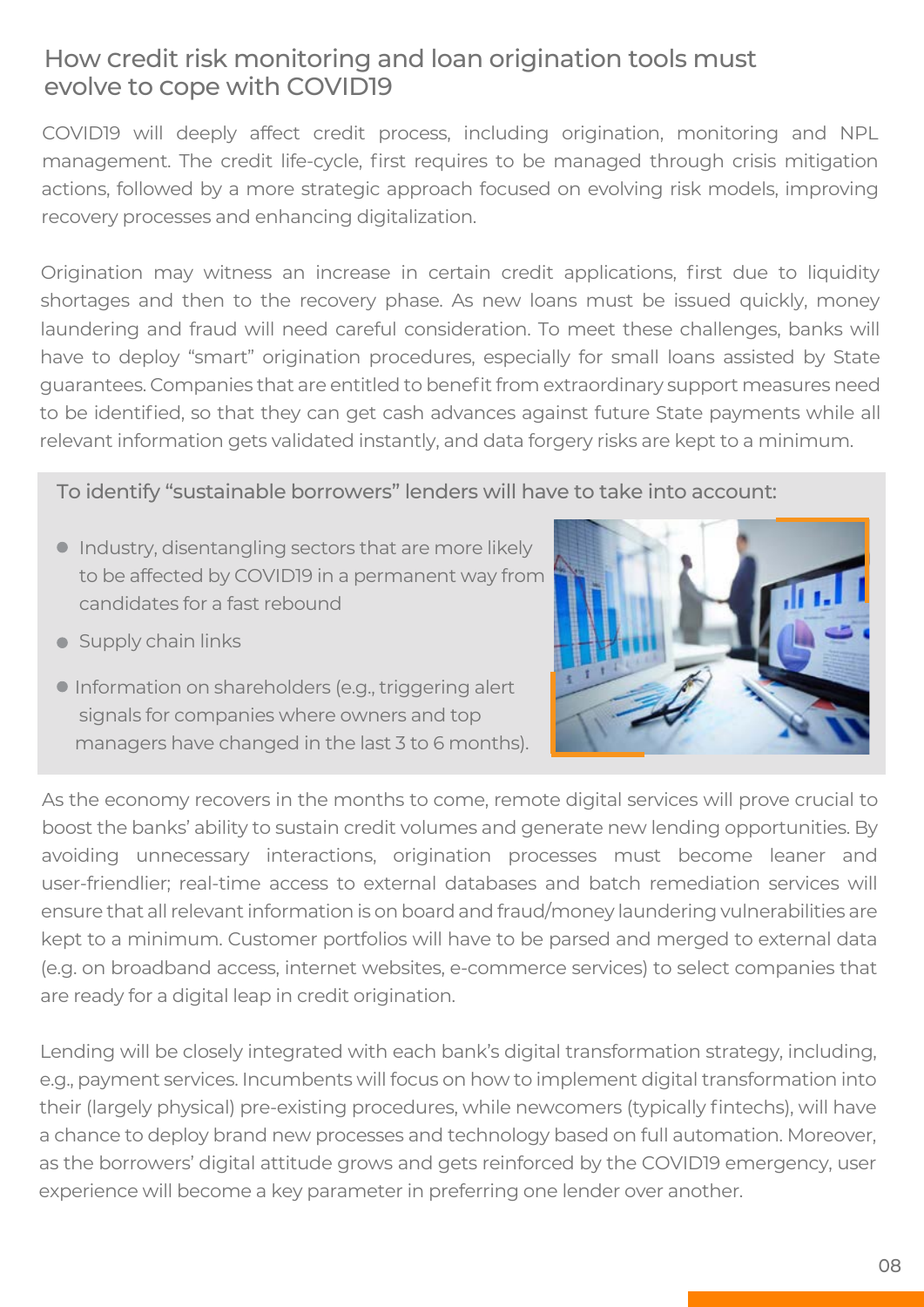

As far as monitoring is concerned, we anticipate an increase in the number of counterparties affected by early warning signals. Unless properly managed (accounting for moratoriums and State guarantees), this could lead to a sharp increase in Stage 2 exposures and loan loss provisions; even for Stage 1 loans, bad macroeconomic forecasts may trigger lower valuations via the "forward looking" adjustment required by COVID19.

#### Information assets for early warning system

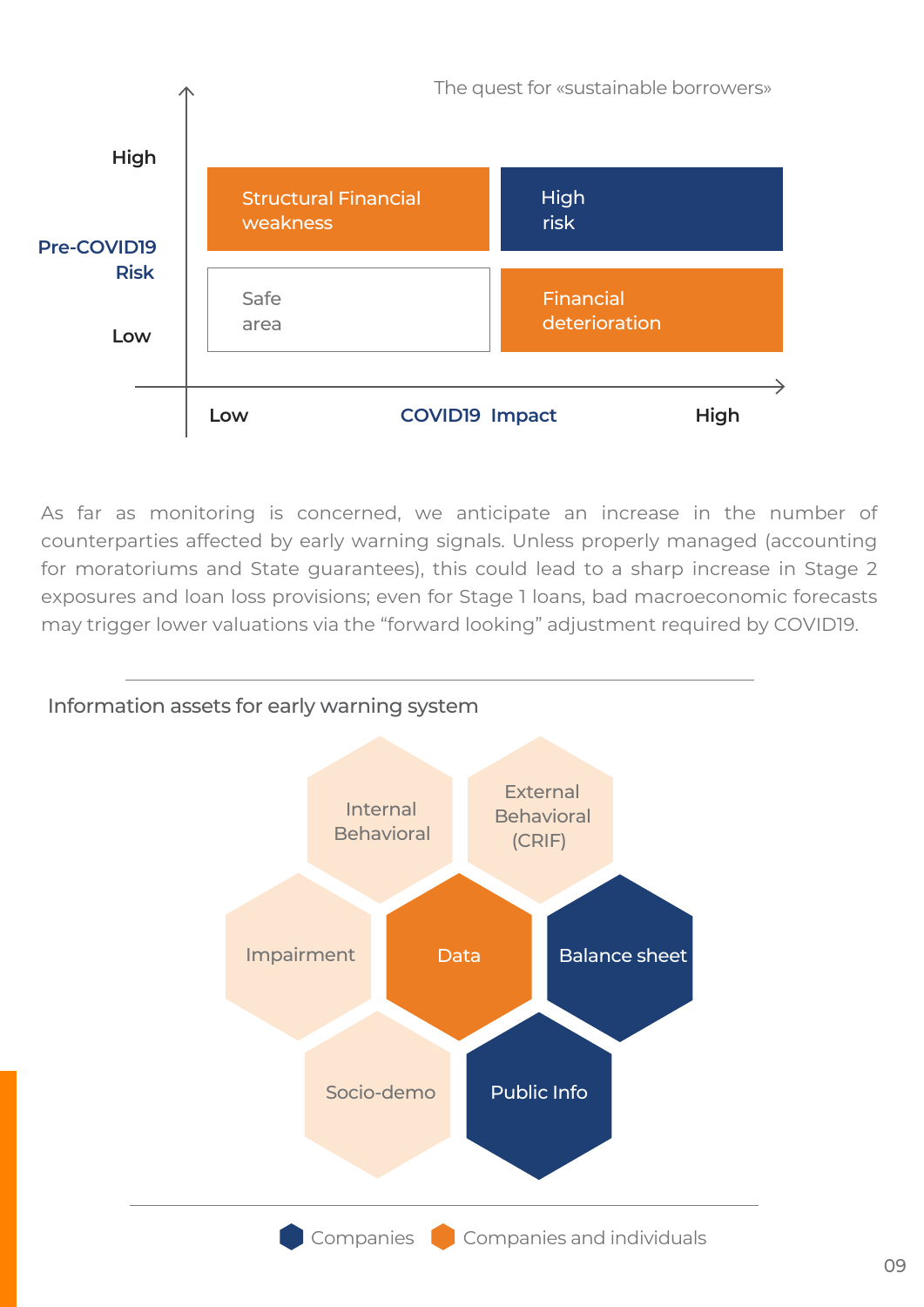

The challenge with early warning models is two-fold. On one hand, they need to become even more risk-sensitive, in order to identify crisis signals proactively and reduce the risk of Stage 2 transitions; this means that milder anomalies, such as a 30-day delay in payments may be used as the target event to calibrate new warning indicators (including e.g. transaction and supply-chain data, network analysis and forward-looking indicators). On

the other hand, some stand-alone signals may need to receive a lower weight (or be filtered out altogether) when payment standstills have been agreed meeting the EBA criteria. Eligible borrowers should also be identified and prompted to apply for moratoriums, prioritising companies/industries that are more likely to suffer from short-term liquidity constraints.

As concerns SICR, banks should identify obligors for which creditworthiness will not be significantly affected in the long run, and set up analysis tools to motivate their choice to ignore 30-day delays in payments, if appropriate. Such tools may include an examination of the changes in lifetime risk experienced by exposures benefiting from moratoriums in the past, using internal and external data to identify different behavioural clusters. The effect of State guarantees should also be accounted for.

In the second half of the year, banks will also have to assess how to calibrate their risk parameters to account for the likely increase in default rates in 2020. This will affect IRB models, satellite models used for stress testing purposes, as well as models developed for IFRS 9 purposes (including for forward-looking adjustments). Such a calibration may hugely benefit from benchmark analysis, reinforcing internal evidence through external databases.

As for **NPL management**, banks will need to update their identification criteria for UTPs and non-performing forborne exposures (excluding borrowers affected by moratoriums or subjecting them to different provisioning schemes) and update their NPL reduction plans in a way that is both rigorous and feasible. While workout activities may have to be frozen for companies "shielded" by extraordinary COVID 19-related measures, recovery actions must be brought to full speed for counterparties that do not benefit from moratoriums and guarantees, in order to mitigate the impact of calendar provisioning. Overall, collection activities must be planned over a medium to long-term horizon.

Building on the analytics and data developed over the last years, CRIF is ready to help in each one of areas mentioned above. Our focus on innovative solutions enables us to quickly deploy modular, turn-key solutions that can be fully operational within weeks and seamlessly integrate in existing processes and work-flows. As part of our response to the COVID-19 emergency, we assist banks with sound, affordable tools used by hundreds of lenders worldwide, and keep investing on cutting-edge propositions, partnering with financial institutions in new projects that can quickly be brought to market.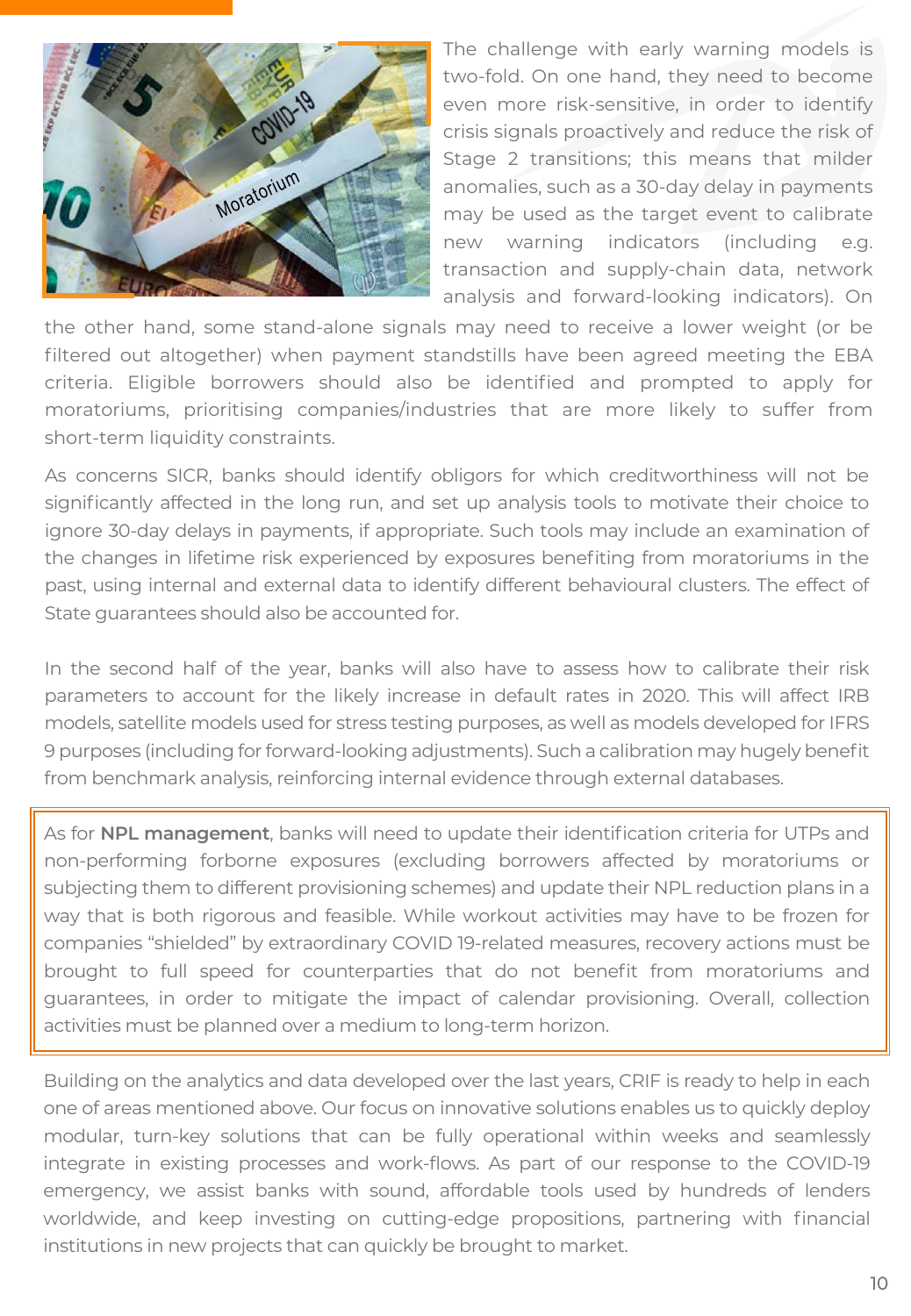### **Import-Export Snapshot**

#### **Denmark**



Denmark is the 38th largest export economy in the world and 36<sup>th</sup> as importer.

In 2017, Denmark exported \$83.2B and imported \$84.4B, resulting in a negative trade balance of \$1.19B.

> In 2017 the GDP of Denmark was \$324B and its GDP per capita was \$51.4K.

Denmark is a member of EU, World Bank & WTO.

Denmark is classified as high income economy by World Bank.

#### **Top 3 Export Destinations (overall value \$83.2B)**

### **Top 3 Import Origins (overall value \$84.4B)**



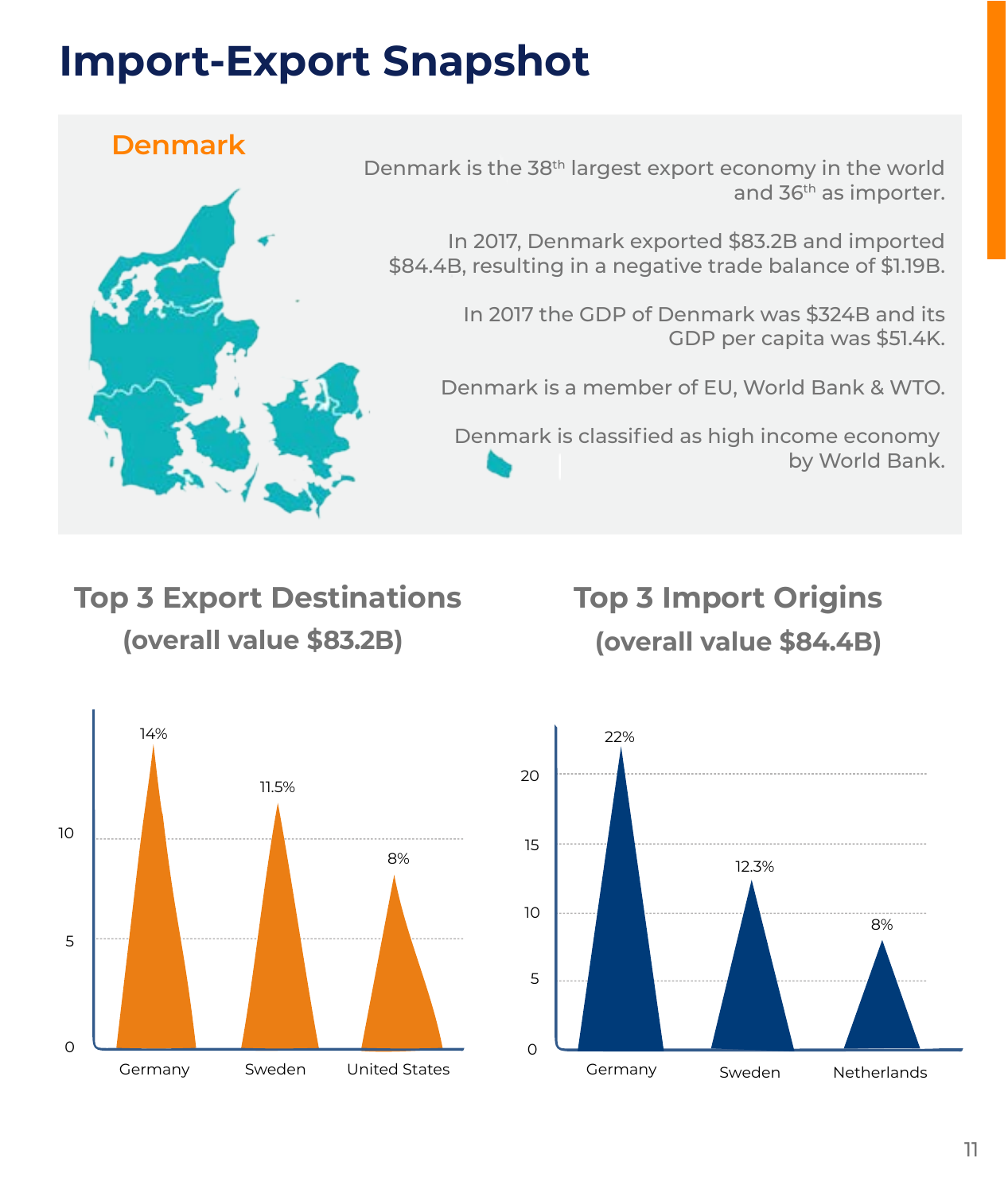#### **Top 5 Export Countries Top 5 Import Countries**



#### **What does Denmark Imports and Exports?**

#### **Top 5 products exported by Denmark**

#### **Top 5 products imported by Denmark**



SOURCE:https://oec.world/en/profile/country/dnk/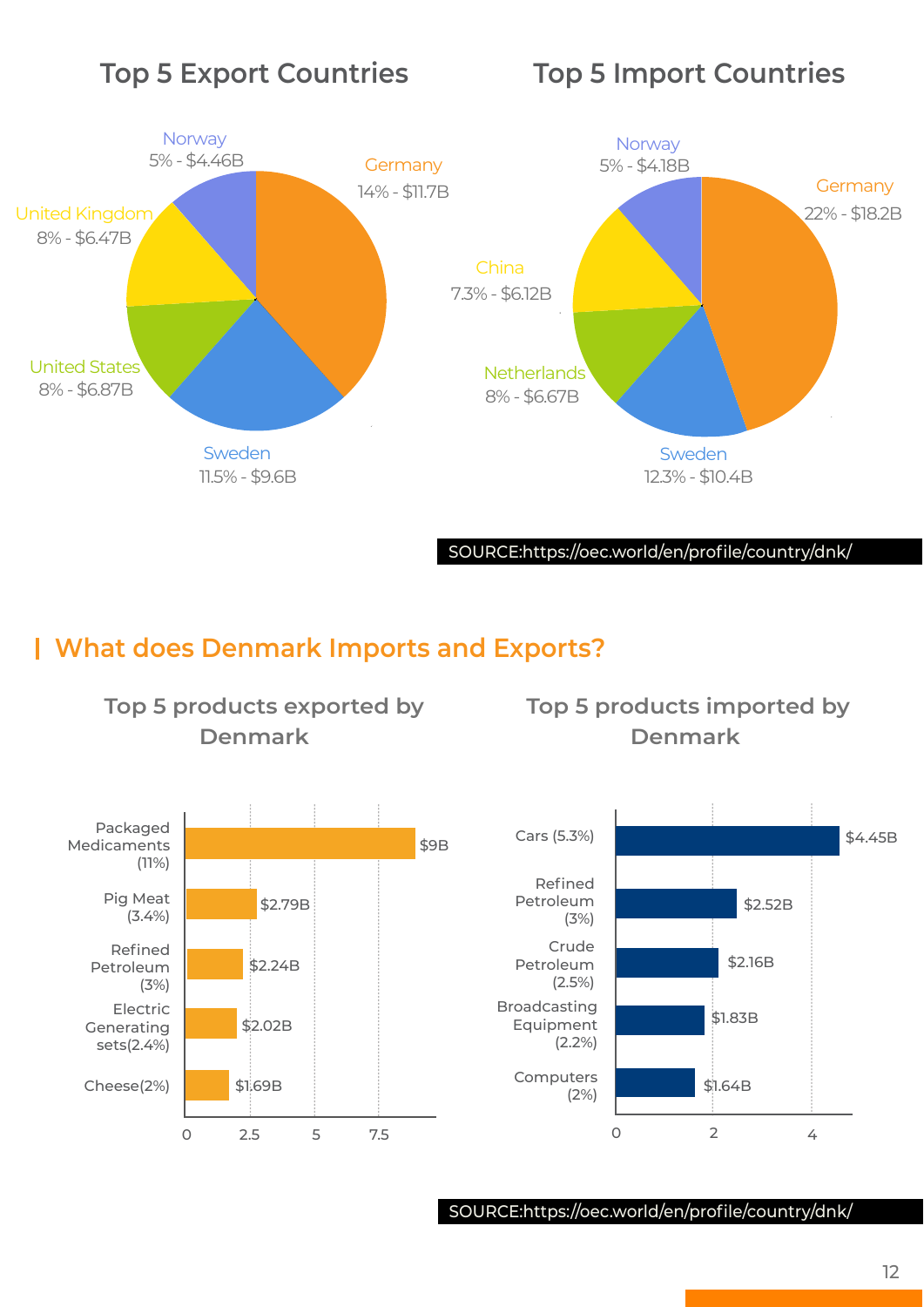### **Product Analysis**

#### **Top Importers and Exporters of Coffee**



- $\bullet$  Coffee is one of the most traded commodity in the world.
- Brazil is top exporter in the world as well as top producer of green coffee in Latin America.
- Brazil has always played a pivotal role in the world coffee market and it still remains one of the leading coffee producing and exporting country in the world (\$4.52B). Brazil is followed by Vietnam (\$3.08 B), Germany (\$2.53B), Colombia (\$2.35B), and Switzerland (\$2.21B).
- The top importing countries are United States (\$5.53B), Germany (\$3.27B), France (\$2.07B), Italy (\$1.82B) and Belgium-Luxembourg (\$1.57B).

### **Article of the Month**

#### **The Pandemic has made Investments in Cybersecurity even more essential**

Cyber risks have accelerated by as much as 500% since the first lockdown was imposed in India in March 2020.The surge in communications and the wholesale shift to operate businesses online have increased the risk of cyberattacks by an order of magnitude. Reports suggest that cyber frauds and ransomware constitute 36% of the mass risks and are perceived as long-term threats to the success of the organisations. Lack of a safe infrastructure can lead to loss of sensitive information, market share competitive advantage, and ultimately impact the company's reputation.

#### **Increasing cyber frauds, growing concerns**

Fraudsters are quick in finding newer ways to break into official firewalls and conduct unethical data thefts. Cybercriminals are using the heightened digital footprint and traffic to find vulnerabilities, or to siphon off money. They are launching Covid-19-themed attacks in the form of phishing emails with malicious attachments that drop malware to disrupt systems or steal data and credentials. Attackers are creating temporary websites or taking over vulnerable ones to host malicious code. They lure people to these sites and then drop malicious code on their digital devices. Clickbait websites pretending to be official government webpages have also resulted in major cyber frauds and have affected companies severely. The awareness around the different forms of cybercrimes is at its nascent stage in India and therefore, it is of prime importance to address the different scenarios that could be unfavourable.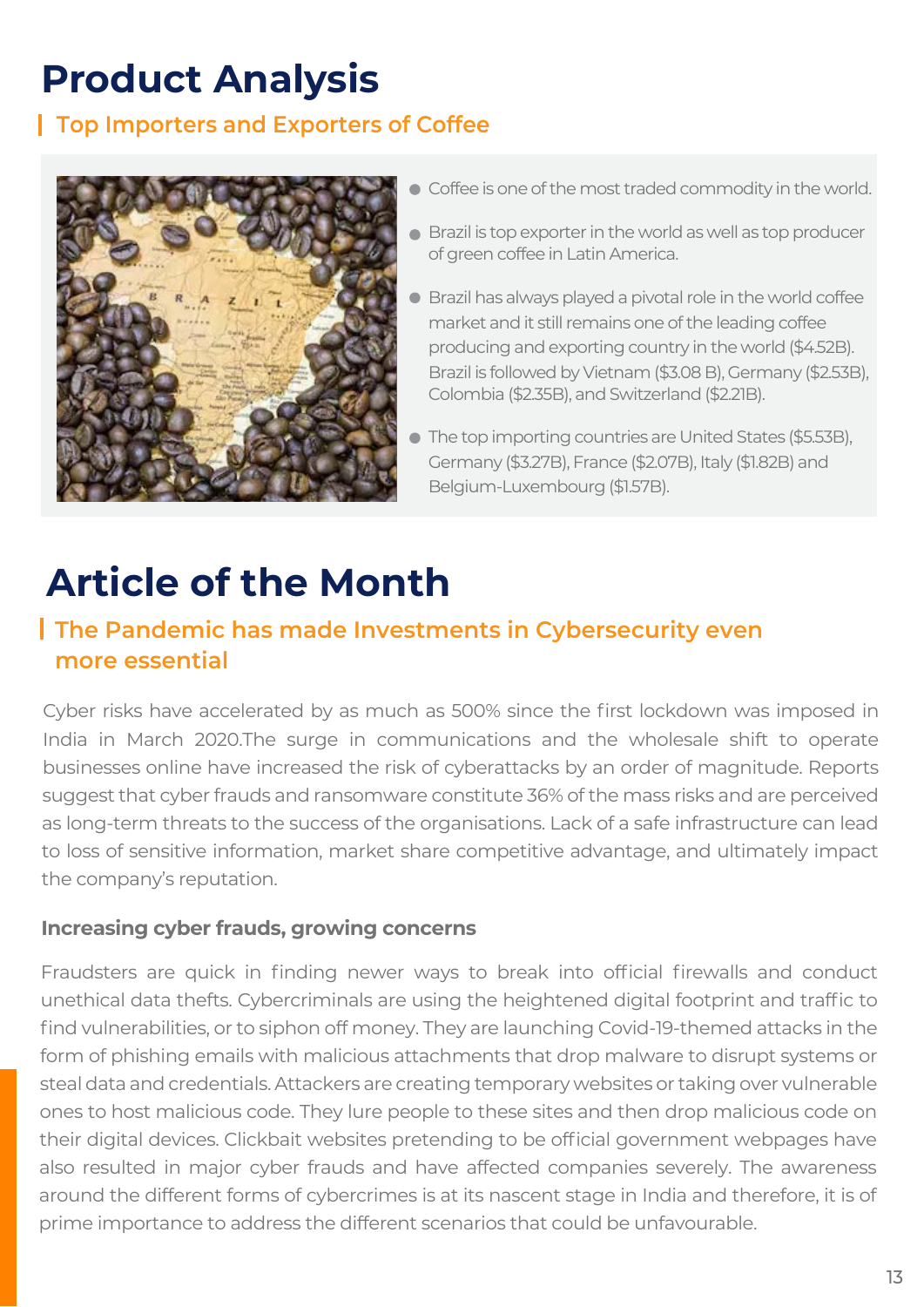#### **A robust cybersecurity response**

In this new environment, investment in cybersecurity is more important than ever before. A well-secured IT infrastructure along with a distinct cybersecurity policy can aid long-term growth of companies by protecting the data systems. It would be imperative for every business to put in place, internal practices to prevent cyberattacks and at the same time have a good knowledge of potential risks related to current or potential issues. For starters, companies need to quickly identify, prioritise, and highlight cyber risks that require immediate action. They can do so with help of Cyber Risk Assessment reports. These reports use the latest cyber data/trends to instantly report



and identifies threats based on company's current cyber risk. This lets companies identify and segregate the risky exposures which need immediate attention and helps companies save themselves from serious damage. This will also be more cost and time-efficient as compared to building these reports in-house from scratch.



#### **Challenging times for companies venturing online**

The recent outbreak has magnified the need for businesses to foray onto the online platforms. Anticipating a flurry of cyber and telecom attacks is getting very difficult for companies that have extended their business online recently. During the time of registration of the business online, companies might be prone to web jacking. Various SMBs have reportedly been facing a number of cyber-attacks like hacking, phishing, logic, and email bombing, denial-of-service, salami slicing, data diddling, and many more.

It will be helpful for companies to secure their data and technology and opting for cyber-insurance can be a lucrative solution. Cyber-insurance is a specialty lines insurance product intended to protect businesses and individuals providing services for such businesses, from risks of IT infrastructure, information privacy, information governance liability, and activities related thereto.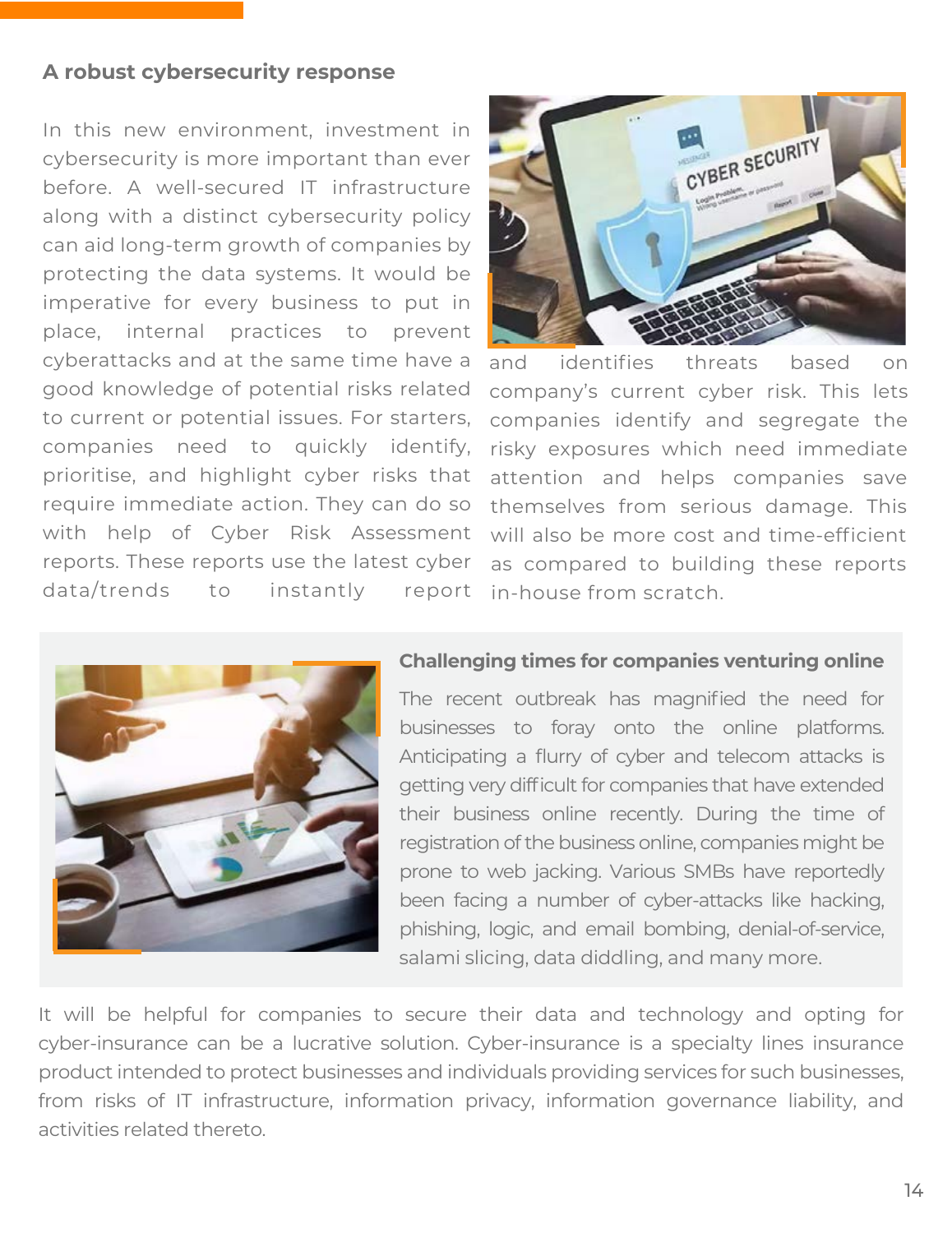Crucial aspects that are covered under cyber insurance are identity theft, social media liability, cyberstalking, malware attack, IT theft loss, phishing, email spoofing, media liability, cyber extortion, privacy, and data breach by the third party, financial loss due to cybercrime, etc. This can aid companies to tackle major cyber risks that are potential threats to their success.

#### **Building a more sheltered set-up**

While ensuring the company database can make companies safeguard their confidential information, it would be fruitful for them to be prepared in advance to navigate the risks before they even arise. There are various cyber risk report providers, that provide simple, easy to read, and user-friendly offerings that easily assess cyber risks related to businesses and fraudulent behaviours. It is now possible to not only monitor company email addresses,



corporate credit card, user account, and IBAN numbers but also provide alerts of the potential risks that may arise. This highlights vulnerabilities and helps protect the companies before any disruption occurs to customers or suppliers through pointed reports.

It would be safe to say that the pandemic has brought forth some silver lining by accelerating the transition to digital avenues and introducing businesses with some more operational efficiencies. The unseen benefit is the fact that companies now would be more conscious of their cybersecurity. This will lead to the formation of a more safeguarded ecosystem wherein businesses will be able to assess, act, and monitor their operations for smarter risk management.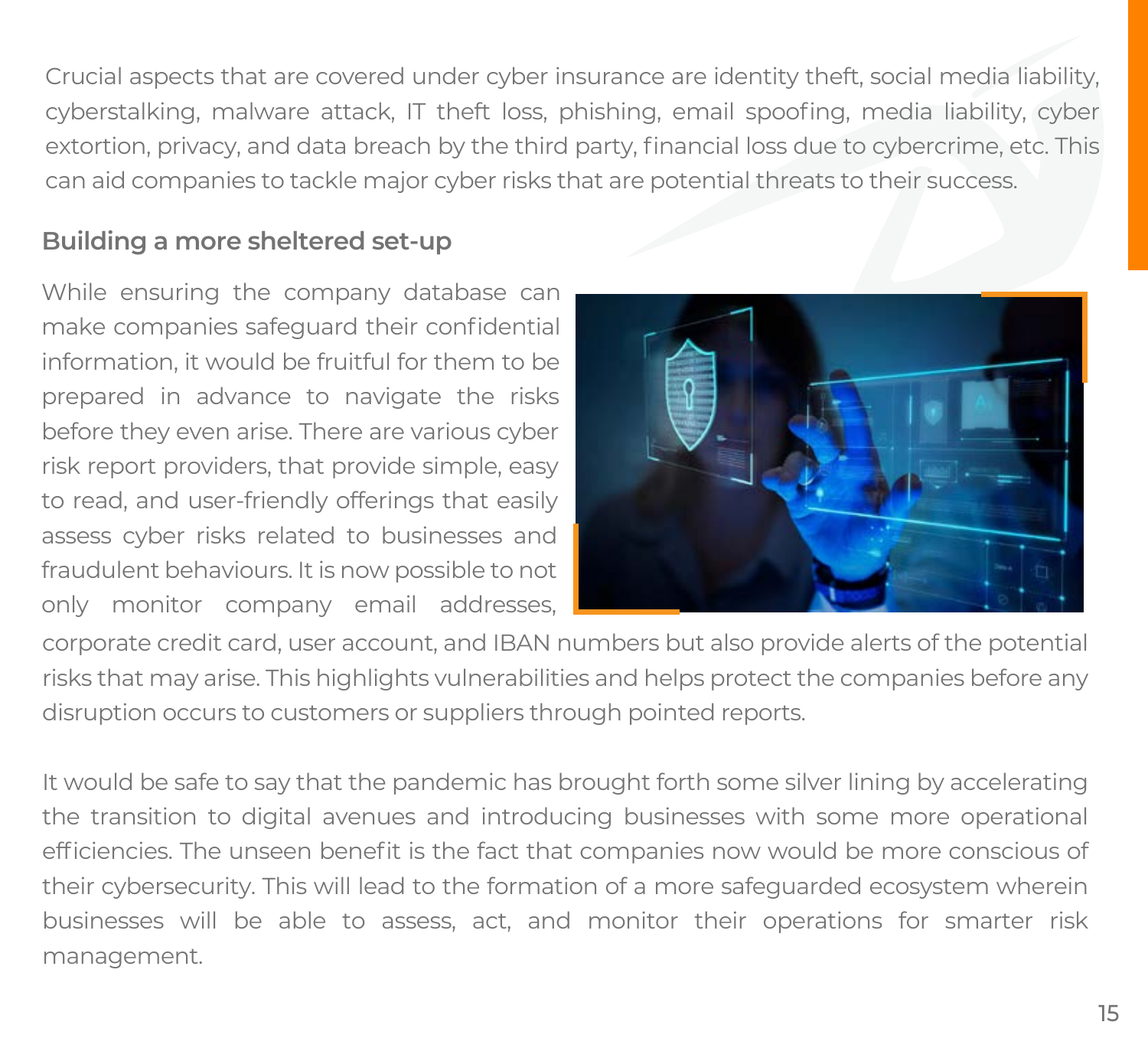### **Quick Infographic**

#### **Quick and easy Cyber Check reports powered by CRIF**



#### Why should you be concerned about cybersecurity?



Cyber Risks can cause reputational damages



Lead to regulatory and compliance issues



Supply chain continuity can be disrupted



Impact business relationships negatively

CRIF CYBER CHECK powered by KYND is simple and easy to use. A cost-effective proactive response to cyber risk management.

#### Why CRIF KYND Cyber Risk Assessment?

.<br>Viert

#### SIMPLE: Understand your Cyber risks without any specialist knowledge

#### **ACTIONABLE:**

Threats get prioritised to highlight severe risks that need immediate action

#### **INSIGHTS:**

Identifies threats based on your company's current cyber risk exposure

#### LOW COST:

Choose the point-in-time you want to assess or any ongoing cyber risk monitoring

#### **INSTANT:**

Tracks latest cyber data and trends to instantly report vulnerabilities

Access your CRIF KYND Cyber Risk Assessment Report now!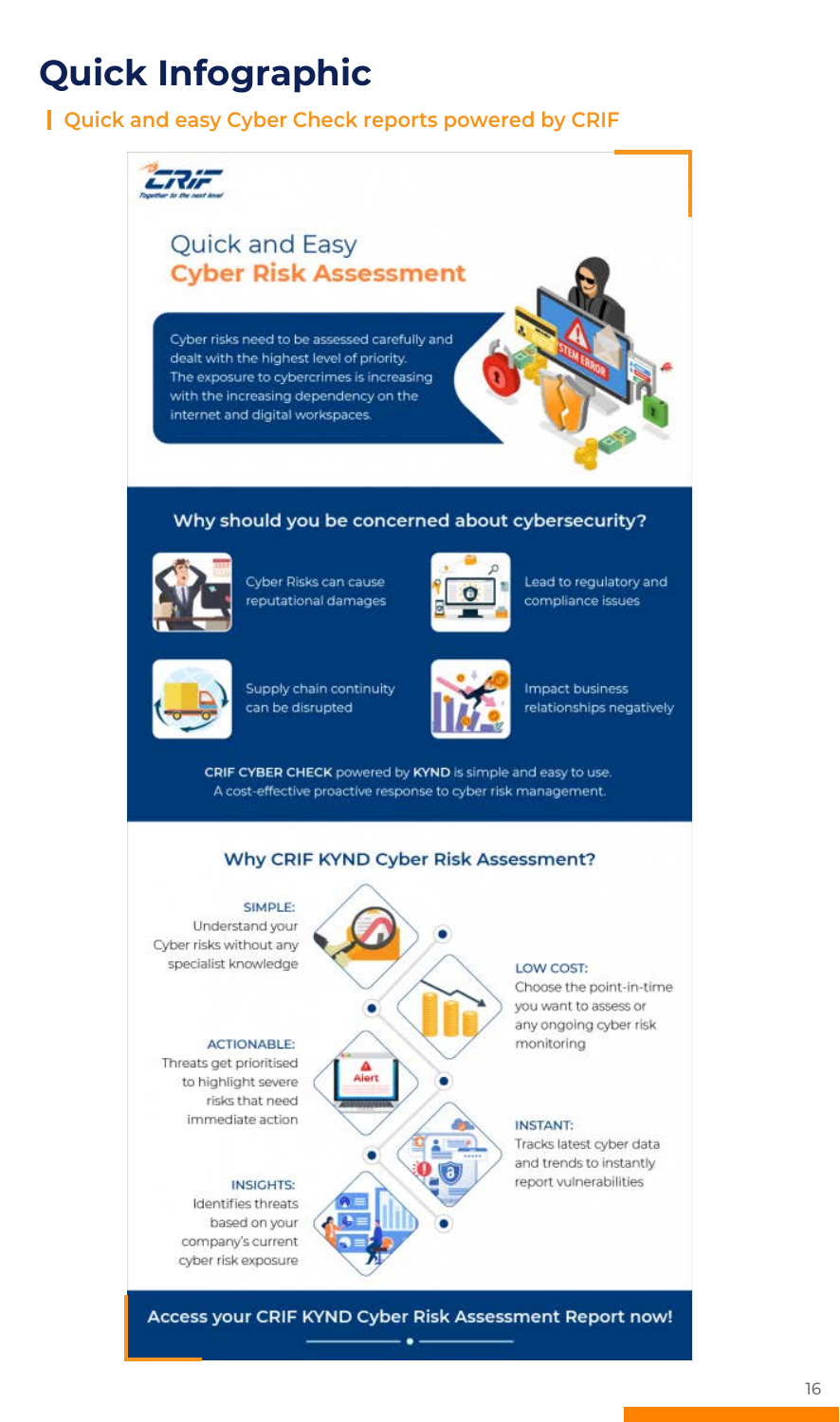### **About CRIF India**

CRIF India is one of India's leading provider of Credit Information, Business Information, Analytics, Scoring, Credit Management and Decisions Solutions.

CRIF's Business Information Report, commonly known as the BIR Report, is a new way of thinking about data and information and how they are linked to each other. Available in 230 countries and territories, CRIF'S Business Information Report contains up to date information collected from various data sources. The report helps in determining a company's profitability, financial trends, and risk. It also provides an in-depth profile of a company, including financial information, legal cases, history of business, ownership details, operational information, and details on related firms and special events that occurred in the past involving company management. It's an industry standard for evaluating both new and existing credit relationships, especially medium-to-high risk accounts. Additionally, it supports a company's other efforts, like marketing and purchasing.

### **CRIF India's Business Information Offerings**